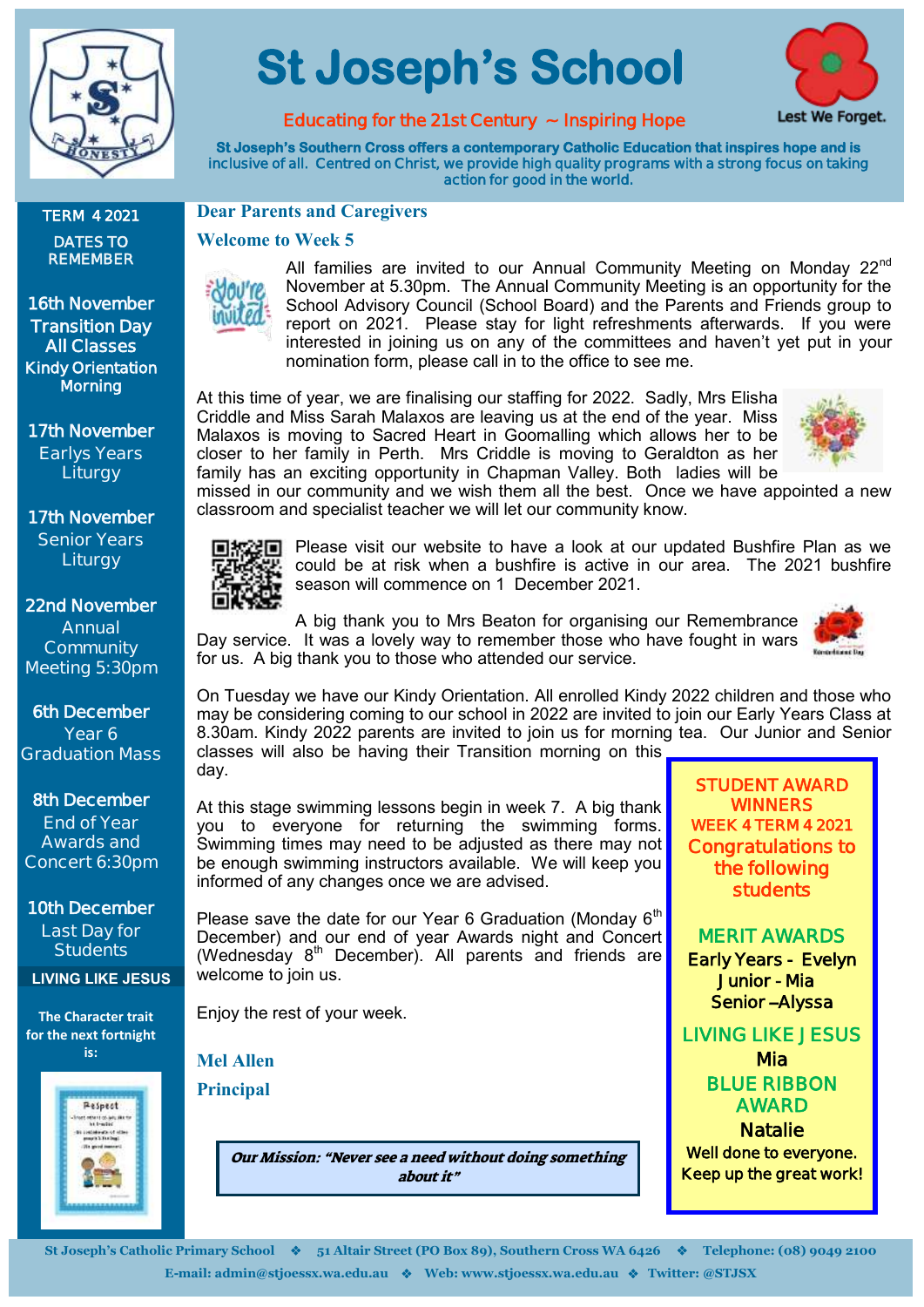

We are now fast approaching the final stretch in our school year; the Early Years Classroom has been a busy, with the Junior Joey's program running in the first four weeks, STEM Day at Moorine Rock, Grandparents Day and classroom learning. Students have been fantastic learners and tried hard each day to continue their growth.

We have been improving our reading and writing skills in Literacy through popular writing, reading and word work activities and have told and written exciting stories.

In Keeping Safe we have been practising using protective strategies such as; when and how to be assertive. In Health we have been learning how to be healthy and safe in our day to day lives. This includes making signs and classroom rules and the importance of these.

In Religion students are learning how Baptism is the beginning of a person's journey of following God and being part of the Church and the things people do in God's family to live like Jesus.

Origami is new skill students are beginning to learn. We have started to make poppies for our Remembrance Day artwork and students are excited about what is coming next.

In HASS students are learning about familiar places. Student have painted a picture of their special place and identified why is it special. We have begun making maps of Southern Cross; locating important places in a town such as our school, home, shops, playgrounds, and parks and identifying why they are important.

We are now fast approaching the final stretch in our school year, but still have some exciting learning experiences planned!!

SMS N

*Core Values ~ We engage in active learning in a safe and collaborative environment ~ We challenge, motivate and encourage everyone to reach their potential ~ We play our role in protecting God's environment to promote a sustainable future for all*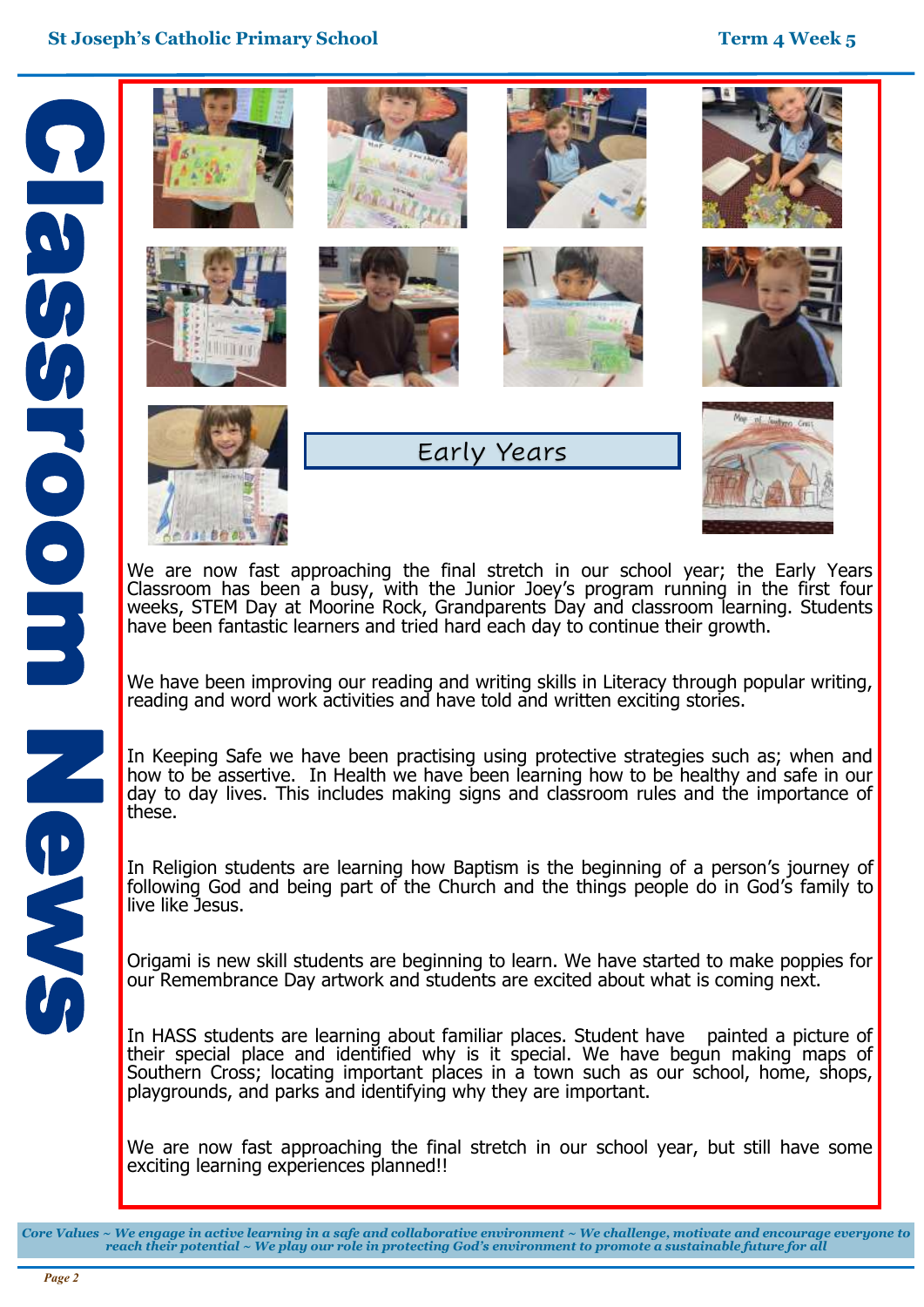#### **REFLECTION**



Every year at the eleventh hour of the eleventh day of the eleventh month, Australians (and many other people around the world) fall silent in honour of the day the guns fell silent on the western front, marking the end of the Great War.

Also referred to as Poppy Day and Armistice Day, **Remembrance Day** was first observed in 1919 in the UK to mark the signing of the Armistice following the First World War. It was renamed as Remembrance Day after 1945.

In a Remembrance Day address, Pop Francis said, "Remembering is an expression of humanity. Remembering is a sign of civilisation. Remembering is a condition for a better future of peace and fraternity."

### Thank You

A big Thank You to Kyle and Ginger who dismantled and moved the new cupboards for the uniform shop.

We really appreciate your help!





## **Containers for Change**

Did youknow that when you recycle your bottles or cans you can use our **Scheme ID (ID C10291312)**  and we receive 10 cents for each bottle or container.



Yes, that's right! You can help save the environment and help our P&F raise funds for the school at the same time!

You are welcome to drop your containers to school in the labelled bin near the office or you can drop your containers in recyclable bags straight to the Southern Cross drop of location at 46 Achernar Street, but remember to label the bags with our **Scheme ID (ID C10291312).**

#### **PRAYER OF THE WEEK**





# **Parish News**

**Our Lady of Montserrat Parish**

*Our parish warmly welcomes those who would like to become Catholic here in this place. In our parish, high* 

*school students and adults can present themselves for this of their own accord. Primary school students usually require at least 1 of their parent/ guardians to be Catholic (so that they will receive ongoing formation in the Catholic faith at home). Exceptions do take place from time to time, so the best thing to do for any interested families is to either contact us at the parish or register your interest with Ms Allen.*

**Weekend Mass Time**

**Priest Administrator:** *Fr Matthew Hodgson* **Southern Cross Telephone:** *90491049 (Sun - Mon)* **Bruce Rock Telephone:**<br>**FaceBook:** 

**Sunday 5.30pm Parish Email:** *yilgarnwestoniacatholic@gmail.com* **FaceBook:** *Yilgarn/Westonia Catholic Community* **Yilgarn Westonia Catholic** 

*Core Values ~ We engage in active learning in a safe and collaborative environment ~ We challenge, motivate and encourage everyone to reach their potential ~ We play our role in protecting God's environment to promote a sustainable future for all*